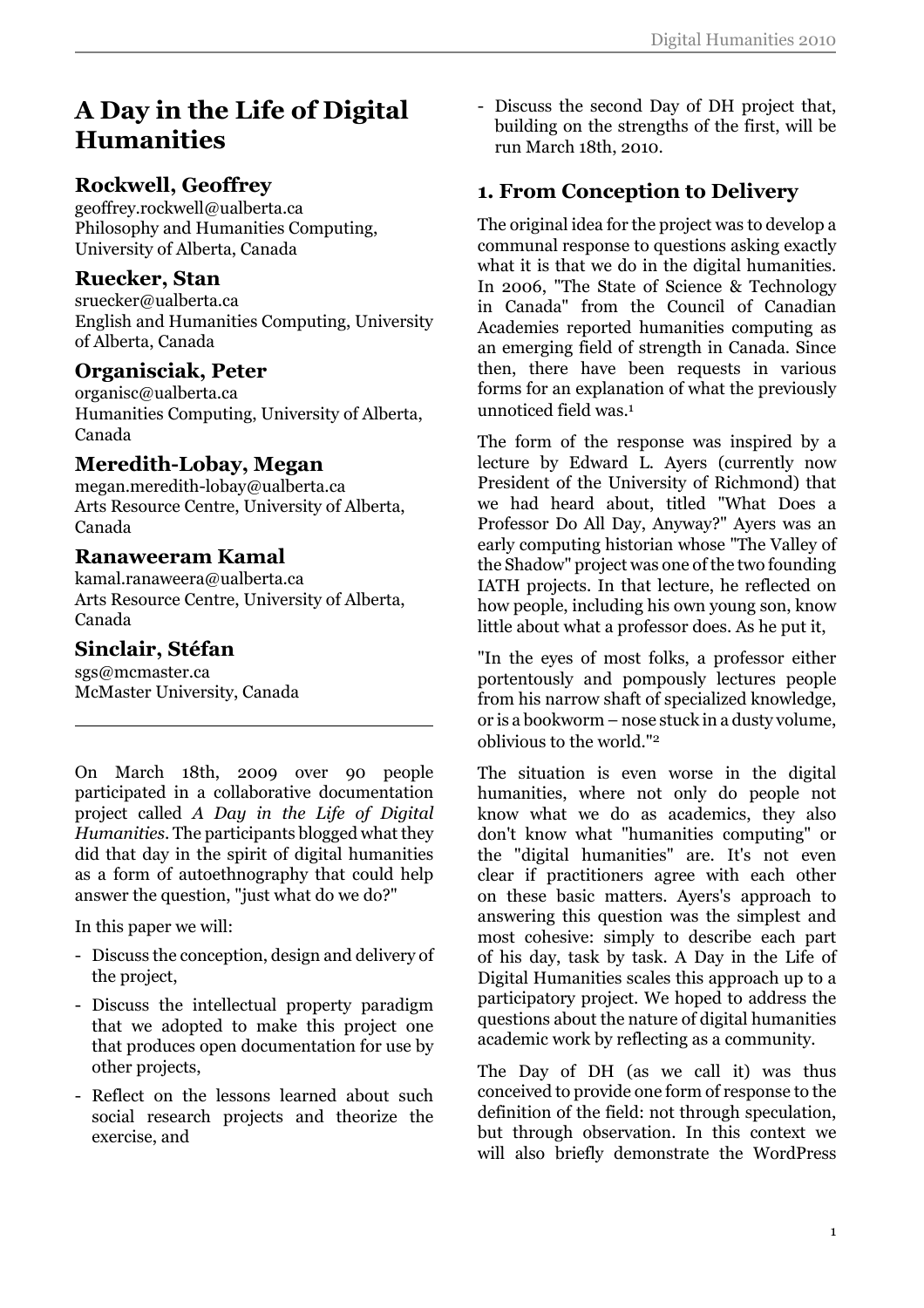setup and the wiki that was used to coordinate materials.<sup>3</sup>

# **2. Intellectual Property Paradigm: Collaborative Publishing**

As for all projects with human participants in Canadian academia, we first had to apply for ethics review. We presented the project not simply as a study of what the participants are doing, but as a collaborative publication. The paradigm therefore was that we were organizing a collective documentation project where the results would be a form of publication that would be returned to the community for further study. Some participants went so far as to run visualization tools on the RSS feed of all the entries as they were being posted, thus returning a feed of the posts live to participants, which allowed study to happen as the day proceeded.

One of the problems we encountered was cleaning up the data after the day. The cleaning up of the data involved four broad steps:

- 1. To comply with ethics, we had to go through and edit (with the participants) the images posted to make sure the images conformed to the ethics regimen we agreed to.
- 2. We read and indexed the posts with a uniform set of terms, helping draw out semantic relevance in the data.<sup>4</sup>
- 3. We converted the XML output from the native WordPress format to a more tractable form. Irrelevant fields were removed and content was unescaped, requiring additional editing toward well-formedness. The final cleaned dataset is being review by project participants with notable experience with markup.
- 4. Finally, we proofed the entire dataset also deleted empty comments. However, in order to preserve the authenticity of the posts, we did not change the prose of the participants.

## **3. Crowdsourcing in the Digital Humanities**

The Day in the Life of Digital Humanities is a modest example of a collaborative "crowdsourcing" project. It is not the first such project in the humanities. For instance, Suda On Line is an excellent example of how a "crowd" can participate in a larger project.5 Reflecting on

the level of participation in the Day of DH, we believe that some of the strategies we adopted to encourage participation were successful:

- A participant's required contribution was limited to only one day of posting. We hypothesize that if small, flexible tasks contribute to broad participation.
- We did not assume people would participate. Instead we invited people personally, creating a personal connection before issuing an open call for participation. We believe that the personal human contact makes a real difference in explaining to people why they would want to participate.
- The project was structured as a collaborative publication so that participants could get credit for their work and use the results in their own experiments. We tried to make the idea simple to grasp, which is why we chose the "Day in the Life of" title. The title gives the prospective participant an idea of the level of participation and the results.
- A steady but light feed of updates was maintained through a discussion list. We sent about an e-mail a week to keep in touch as the day approached.
- Human contact and communication are essential at all levels - participants are, after all, volunteering their effort to make the project work. For that reason we had a number of people assigned to answer different types of questions quickly, and we spent some time developing online materials to help explain the project and connect people.
- The technology used by participants was reasonably familiar and worked.

# **4. Reflections and Theory**

What then have we learned about the digital humanities from the project? To some extent the project speaks for itself. The project doesn't provide a short answer to questions about what we do. Instead it provides a wealth of detail and reflections. Nonetheless we do have some conclusions based on readings of the entries:

- Many who do computing in the humanities feel isolated and welcome venues for participating in larger concerns. This project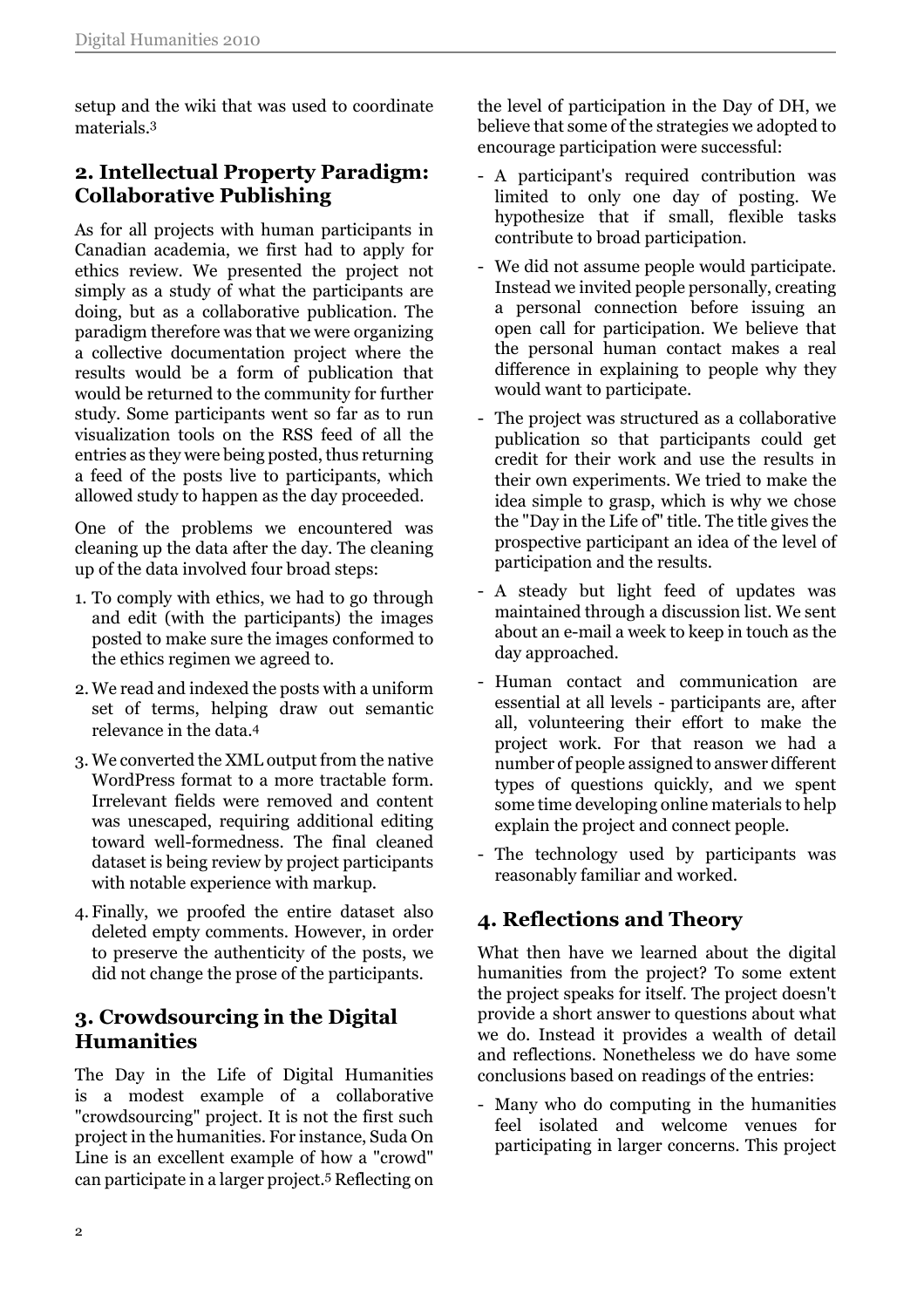gave some of those isolated a way to feel part of a peer community and to be heard.

- In Humanities research, there is often an inverse relationship between depth and breadth. At their most qualitative and meticulous, humanists may spend years analyzing a short text. To broaden the corpus often necessitates a colder, more mechanical approach to the data. Though perhaps at the expense of structure, the format of Day of DH has resulted in content that is both deep and broad.
- Community projects don't simply document an existing community - to some extent they create it. This is an age-old pattern where a community, in becoming, presents itself as already mature. One participant told us that they were thinking of running something similar at their university as a community-building exercise. While the data is not necessarily an objective representation of what we typically do (if there is such a thing) it is representative of what some of us think about what we do.
- One aim of the Day was to explore the usefulness of autoethnography as a methodology for studying the digital humanities. Nicholas Holt defines autoethnography as a "writing practice [involving] highly personalized accounts where authors draw on their own experiences to extend understanding of a particular discipline or culture".6 This reflexive study of the participant-researcher's own role in a greater culture thus has created a dataset far richer and more complex that would have otherwise been available if digital humanists had been given a set of parameters, such as a questionnaire, in which to define themselves.
- Willard McCarty proposes that we think of our practice as one of modeling where we are both modeling as a process of exploration and creating models that represent interpretative process.<sup>7</sup> This project can be thought of a collaborative modeling of the field where for one day we used some of our own tools and new methods to think about our research in community.

Further observations we leave for you; after all, the point was to leave the community data stream to think about and with.

# **5. The Second Day of DH**

On March 18th, 2010 we plan to run the Second Day of Digital Humanities. This second project will try to address some of the limitations of the first:

- We hope to invite more graduate students to participate. Students appeared resistant to the idea that they had any meaningful contribution to make. One participant, Domenico Fiormonte, engaged his students by having them comment on his posts, an approach we will encourage others to do. Another alternative is to encourage students to share a single blog so they don't feel they have to write more than one post.
- We hope to involve more international participants outside Anglophone regions. In particular we hope to involve more Francophone participants in Quebec, but we also plan to invite participants from a broader range of regions and provide them with support early so they feel comfortable posting.
- We hope to find a technology for posting that outputs clean XML without forcing participants to learn markup. The technology will be chosen in conjunction with participants and may be hosted by a participating centre.
- We hope to encourage use of a common set of categories built on those we used for the postday tagging.
- We plan to better incorporate micro-blogging (Twitter) so that participants could use that technology as an alternative.

# **6. Conclusion**

There are a couple of different lenses that might be appropriate to the discussion of the Day of DH. First, it can be seen as an exercise by the participants and the larger community in building social capital. Bourdieu's work on social capital emphasizes both the actual and potential resources available to the individual through participation in a network.8 Coleman focuses on the potential benefits to the individual.9Putnam highlights the value of social capital to the community, equating community participation with civic virtue.10Individuals involved in the DDH have had an opportunity to increase,